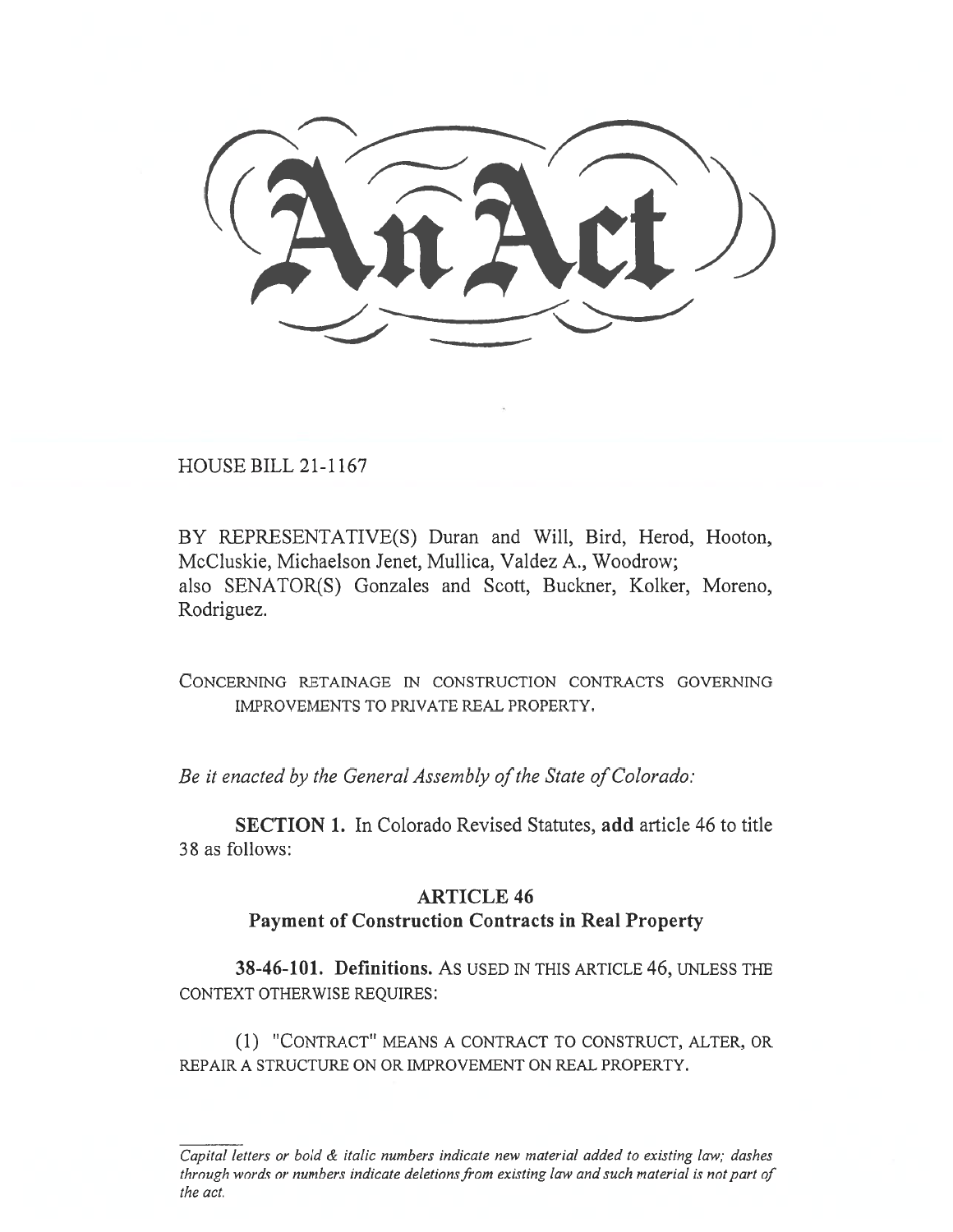(2) "CONTRACTOR" MEANS A PERSON THAT IS A PARTY TO A CONTRACT WITH A PROPERTY OWNER.

(3) "PROPERTY OWNER" MEANS A PRIVATE PERSON WITH AN INTEREST, INCLUDING A LEASEHOLD INTEREST, IN REAL PROPERTY OR IN A REAL PROPERTY FIXTURE THAT HAS ENTERED INTO A CONTRACT WITH A CONTRACTOR.

(4) "RETAINAGE" MEANS A PERCENTAGE OF:

(a) A CONTRACT OR SUBCONTRACT PRICE RETAINED FROM A CONTRACTOR OR SUBCONTRACTOR AS ASSURANCE THAT THE CONTRACT OR SUBCONTRACT WILL BE SATISFACTORILY COMPLETED; OR

(b) A SUPPLY AGREEMENT PRICE AS ASSURANCE THAT THE GOODS, MATERIALS, OR EQUIPMENT MEETS THE SPECIFICATIONS NECESSARY FOR SATISFACTORY PERFORMANCE OF A CONTRACT OR SUBCONTRACT.

(5) (a) "SUBCONTRACT" MEANS AN AGREEMENT:

(I) To PERFORM A PORTION OF THE WORK REQUIRED BY A CONTRACT; AND

(II) To FURNISH OR PERFORM ON-SITE LABOR, WITH OR WITHOUT FURNISHING MATERIALS.

(b) To BE A SUBCONTRACT, AN AGREEMENT NEED NOT BE MADE DIRECTLY WITH A CONTRACTOR; THE AGREEMENT MAY BE MADE WITH A SUBCONTRACTOR OR A SUBSEQUENT SUBCONTRACTOR.

(6) "SUBCONTRACTOR" MEANS A PERSON THAT ENTERS INTO A SUBCONTRACT WITH A CONTRACTOR, A SUBCONTRACTOR, ORA SUBSEQUENT SUBCONTRACTOR.

(7) "SUBSEQUENT SUBCONTRACTOR" INCLUDES A PERSON WHO HAS SIGNED A SUBCONTRACT WITH A SUB-SUBCONTRACTOR, A SUB-SUB-SUBCONTRACTOR, OR ANY ADDITIONAL LEVEL OF SUBCONTRACTOR.

(8) "SUPPLY AGREEMENT" MEANS AN AGREEMENT TO PROVIDE

PAGE 2-HOUSE BILL 21-1167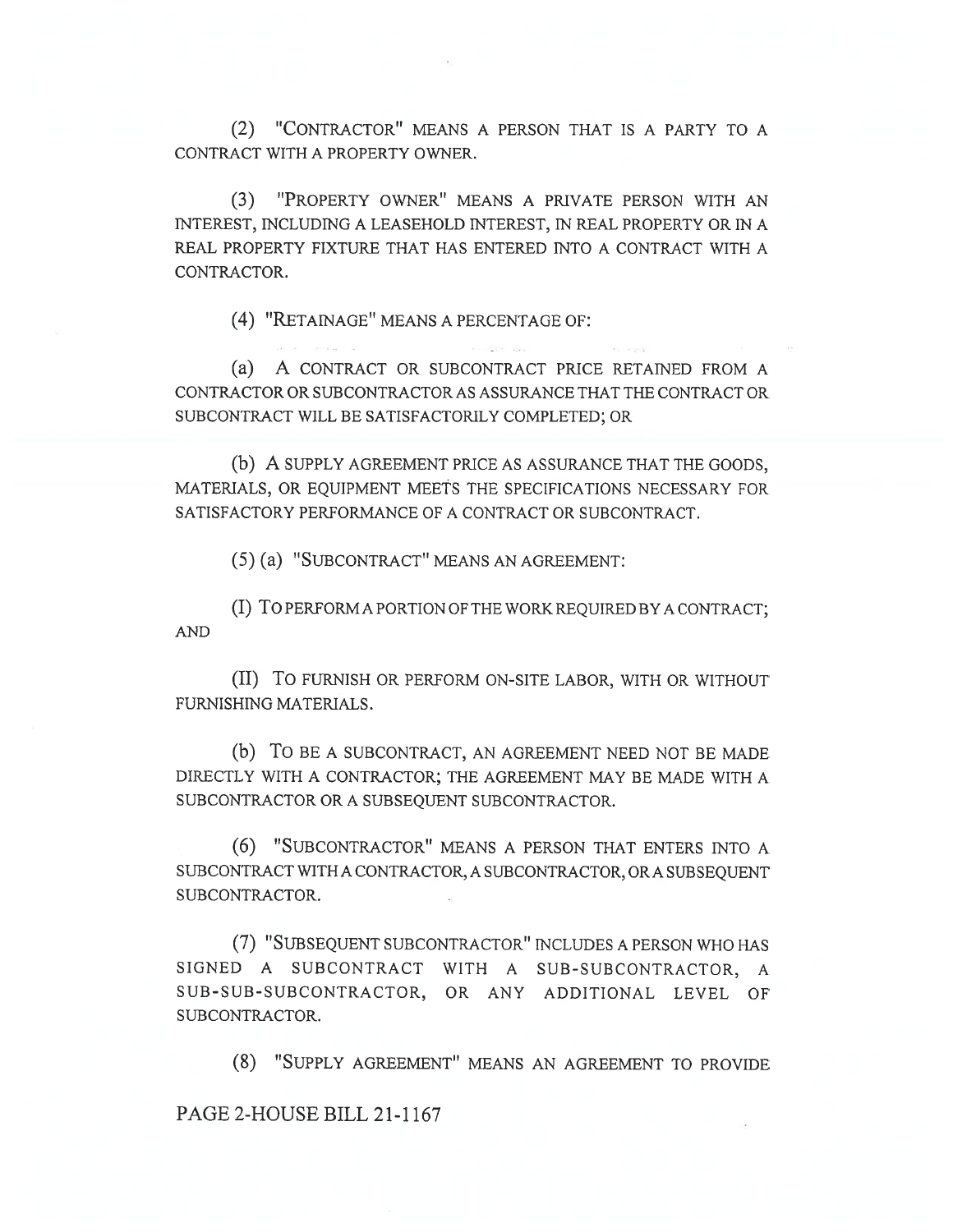MATERIALS, GOODS, OR EQUIPMENT TO A CONTRACTOR OR SUBCONTRACTOR.

38-46-102. Applicability of article. (1) EXCEPT AS PROVIDED IN SUBSECTION (2) OF THIS SECTION, THIS ARTICLE 46 APPLIES TO:

(a) A CONTRACT THAT:

(I) HAS A PRICE OF AT LEAST ONE HUNDRED FIFTY THOUSAND DOLLARS; AND

(II) IS MADE BETWEEN A PROPERTY OWNER AND A CONTRACTOR;

(b) A SUBCONTRACT TO A CONTRACT DESCRIBED IN SUBSECTION (1)(a) OF THIS SECTION, NOTWITHSTANDING THAT THE SUBCONTRACT PRICE IS LESS THAN ONE HUNDRED FIFTY THOUSAND DOLLARS; AND

(c) A SUPPLY AGREEMENT THAT IS MADE TO SUPPLY MATERIALS, GOODS, OR EQUIPMENT USED TO PERFORM A CONTRACT NOTWITHSTANDING THAT THE SUPPLY AGREEMENT PRICE IS LESS THAN ONE HUNDRED FIFTY THOUSAND DOLLARS.

(2) THIS ARTICLE 46 DOES NOT APPLY TO:

(a) A SINGLE CONTRACT THAT GOVERNS THE BUILDING OF EITHER:

(I) ONE SINGLE-FAMILY DWELLING; OR

(II) ONE MULTIFAMILY DWELLING WITH NO MORE THAN FOUR FAMILY DWELLING UNITS; OR

(b) A CONTRACT WITH A PUBLIC ENTITY, AS DEFINED IN SECTION 24-91-102 (3).

38-46-103. Private construction contracts - retainage conditions precedent. (1) A PROPERTY OWNER, CONTRACTOR, OR SUBCONTRACTOR SHALL NOT WITHHOLD AS RETAINAGE MORE THAN FIVE PERCENT OF THE PRICE OF THE WORK COMPLETED UNDER THE CONTRACT OR SUBCONTRACT. MAKING A PARTIAL PAYMENT UNDER THIS SUBSECTION (1) IS NOT ACCEPTANCE OR APPROVAL OF SOME OF THE WORK OR OF A WAIVER OF DEFECTS IN THE WORK.

PAGE 3-HOUSE BILL 21-1167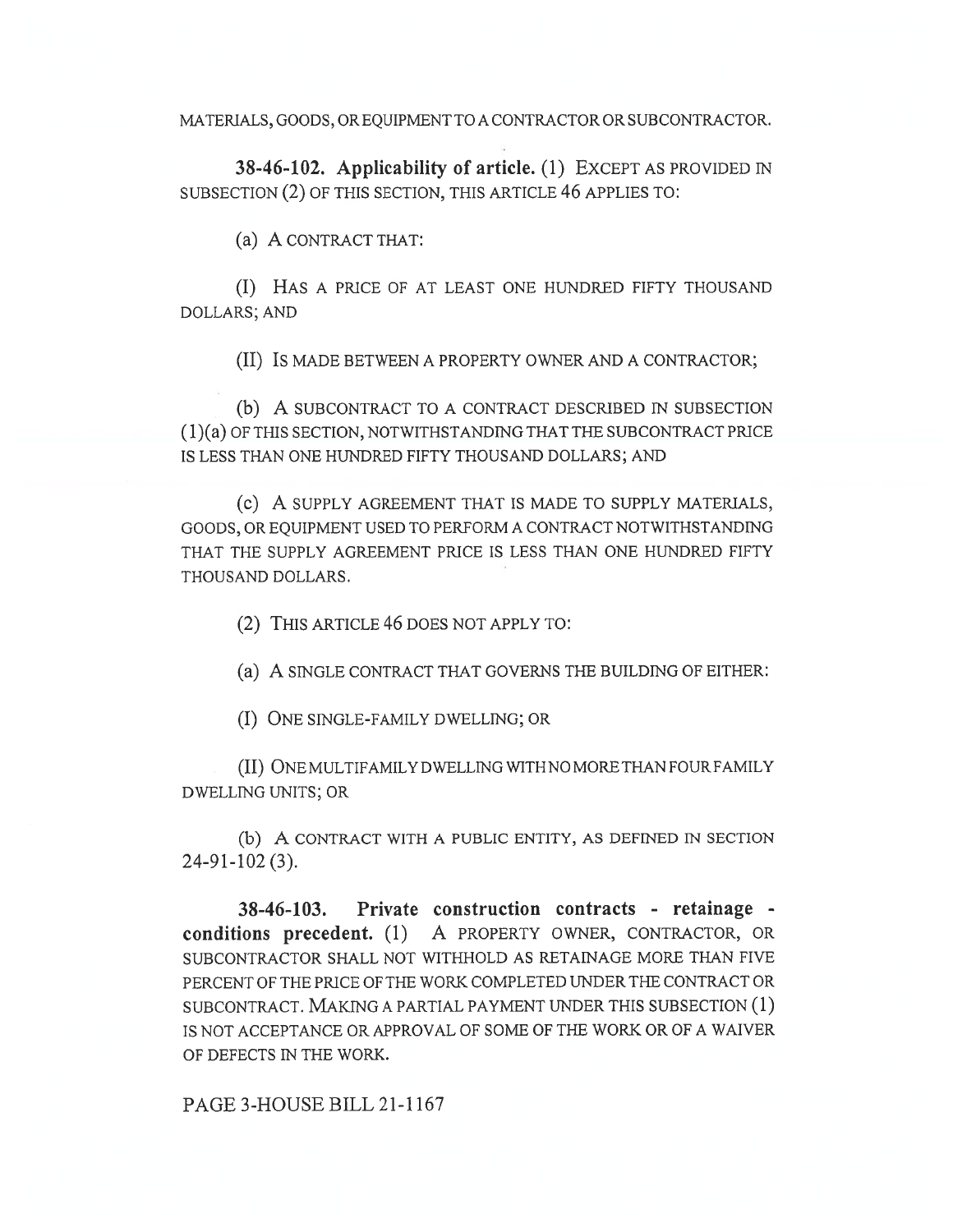(2) THIS ARTICLE 46 ADDRESSES ONLY THE AMOUNT OF RETAINAGE THAT MAY BE WITHHELD BY A PROPERTY OWNER, CONTRACTOR, OR SUBCONTRACTOR AND DOES NOT CHANGE, OVERRIDE, OR INVALIDATE ANY OTHER PROVISION IN A CONTRACT, SUBCONTRACT, OR SUPPLY AGREEMENT. SUCH A PROVISION INCLUDES, BUT IS NOT LIMITED TO:

(a) A PROVISION RELATING TO TIMING OF A PAYMENT, INCLUDING FINAL PAYMENT;

(b) A PROVISION REQUIRING SATISFACTORY PERFORMANCE OF THE WORK OF THE CONTRACT, SUBCONTRACT, OR SUPPLY AGREEMENT BEFORE PAYMENT IS DUE;

(c) A PROVISION ALLOWING A PROPERTY OWNER, CONTRACTOR, OR SUBCONTRACTOR TO WITHHOLD PAYMENT OR DEDUCT FROM ANY PAYMENT OTHERWISE DUE ANY BACKCHARGES OR OTHER AMOUNTS AS AUTHORIZED BY THE CONTRACT, SUBCONTRACT, OR SUPPLY AGREEMENT; OR

(d) A PROVISION RELATING TO A CONDITION PRECEDENT THAT MUST BE SATISFIED BEFORE A PAYMENT IS DUE TO A CONTRACTOR, SUBCONTRACTOR, SUB-SUBCONTRACTOR, OR SUPPLIER. A CONDITION PRECEDENT INCLUDES A REQUIREMENT THAT:

(I) A CONTRACTOR MUST ACTUALLY RECEIVE PAYMENT FROM THE PROPERTY OWNER TO BE OBLIGED TO MAKE PAYMENT TO A SUBCONTRACTOR OR SUPPLIER; OR

(II) A SUBCONTRACTOR MUST ACTUALLY RECEIVE PAYMENT FROM THE CONTRACTOR TO BE OBLIGED TO MAKE PAYMENT TO A SUBSEQUENT SUBCONTRACTOR OR SUPPLIER.

38-46-104. Lien waivers. To RECEIVE PAYMENT UNDER THIS ARTICLE 46, THE RECIPIENT OF THE PAYMENT MUST PROVIDE AN EXECUTED LIEN WAIVER FOR AMOUNTS ACTUALLY PAID IF REQUIRED BY THE CONTRACT, SUBCONTRACT, OR SUPPLY AGREEMENT.

SECTION 2. Act subject to petition - effective date applicability. (1) This act takes effect at 12:01 a.m. on the day following the expiration of the ninety-day period after final adjournment of the general assembly; except that, if a referendum petition is filed pursuant to

## PAGE 4-HOUSE BILL 21-1167